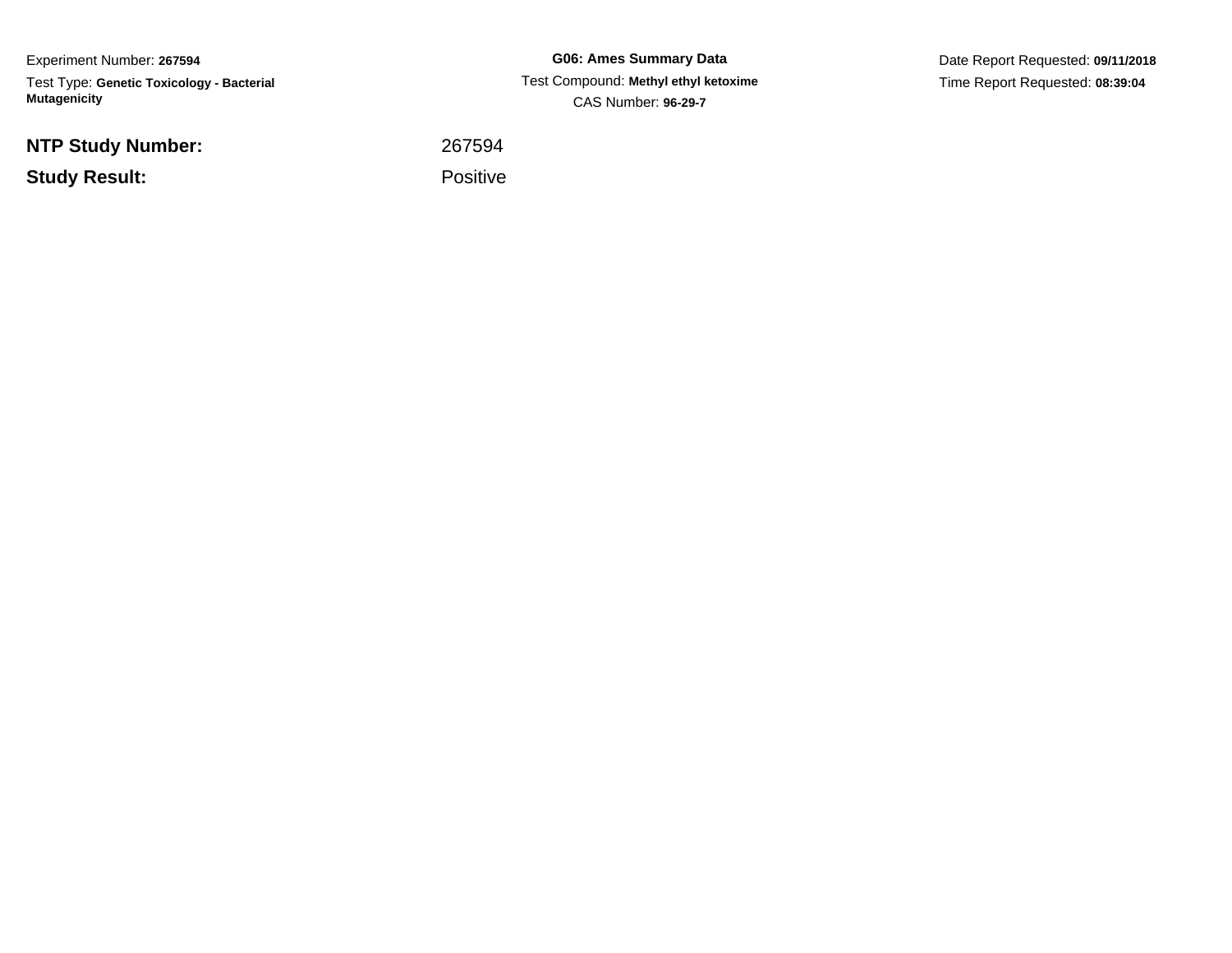Test Type: **Genetic Toxicology - Bacterial Mutagenicity**

#### **G06: Ames Summary Data** Test Compound: **Methyl ethyl ketoxime**CAS Number: **96-29-7**

| Strain: TA100                 |                   |                   |                   |                   |                   |
|-------------------------------|-------------------|-------------------|-------------------|-------------------|-------------------|
| Dose (ug/Plate)               | <b>Without S9</b> | <b>Without S9</b> | <b>Without S9</b> | <b>Without S9</b> | <b>Without S9</b> |
| Vehicle Control <sup>1</sup>  |                   | $75 \pm 1.7$      | $121 \pm 2.7$     |                   |                   |
| Vehicle Control <sup>2</sup>  | $97 \pm 0.9$      |                   |                   | $93 \pm 1.5$      | $88 \pm 0.3$      |
| 0.005                         |                   |                   | $121 \pm 4.9$     |                   |                   |
| 0.007                         |                   |                   | $123 \pm 1.2$     |                   |                   |
| 0.01                          |                   | $68 \pm 4.4$      | $117 \pm 1.2$     |                   |                   |
| 0.025                         |                   |                   | $129 \pm 5.7$     |                   |                   |
| 0.05                          |                   | $48 \pm 19.4$     | $98 \pm 18.4$     |                   |                   |
| 0.1                           |                   | $3 \pm 1.8$       |                   |                   |                   |
| 0.5                           |                   | $0 \pm 0.0$       |                   |                   |                   |
| 1.0                           |                   | $0 \pm 0.0$       |                   |                   |                   |
| 4.0                           |                   |                   |                   |                   |                   |
| 100.0                         | $97 \pm 0.9$      |                   |                   |                   |                   |
| 333.0                         | $92 \pm 3.8$      |                   |                   |                   | $89 \pm 0.9$      |
| 500.0                         |                   |                   |                   |                   |                   |
| 1000.0                        | $81 \pm 2.3$      |                   |                   | $84 \pm 6.4$      | $108 \pm 4.1$     |
| 3333.0                        | $52 \pm 4.1$      |                   |                   | $83 \pm 6.1$      | $87 \pm 7.2$      |
| 5000.0                        |                   |                   |                   | $82 \pm 6.3$      | $76 \pm 9.2$      |
| 6667.0                        |                   |                   |                   | $15 \pm 5.0$      | $20 \pm 5.9$      |
| 7500.0                        |                   |                   |                   |                   |                   |
| 10000.0                       | $0 \pm 0.0$       |                   |                   | $15 \pm 7.2$      |                   |
| <b>Trial Summary</b>          | Negative          | Negative          | Negative          | Negative          | Negative          |
| Positive Control <sup>3</sup> |                   | $443 \pm 15.0$    | $638 \pm 64.4$    |                   |                   |
| Positive Control <sup>4</sup> | $257 \pm 11.6$    |                   |                   | $745 \pm 28.2$    | $524 \pm 37.7$    |
| Positive Control <sup>5</sup> |                   |                   |                   |                   |                   |
| Positive Control <sup>6</sup> |                   |                   |                   |                   |                   |
| Positive Control <sup>7</sup> |                   |                   |                   |                   |                   |
| Positive Control <sup>8</sup> |                   |                   |                   |                   |                   |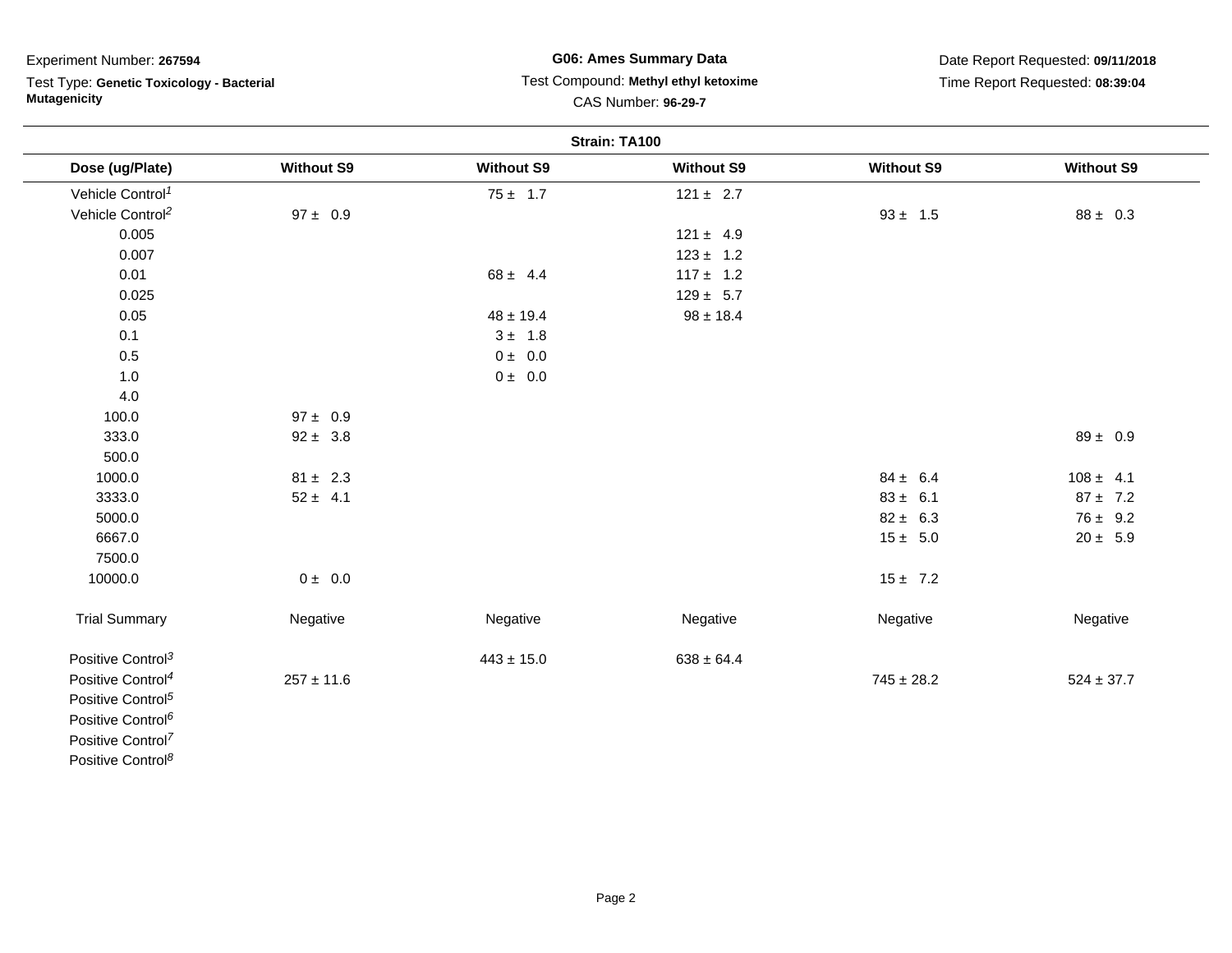Test Type: **Genetic Toxicology - Bacterial Mutagenicity**

#### **G06: Ames Summary Data** Test Compound: **Methyl ethyl ketoxime**CAS Number: **96-29-7**

| Strain: TA100                 |                        |                        |                        |                        |                     |  |
|-------------------------------|------------------------|------------------------|------------------------|------------------------|---------------------|--|
| Dose (ug/Plate)               | <b>With 30% Rat S9</b> | <b>With 30% Rat S9</b> | <b>With 30% Rat S9</b> | <b>With 30% Rat S9</b> | With 30% Hamster S9 |  |
| Vehicle Control <sup>1</sup>  |                        | $65 \pm 2.5$           | $176 \pm 4.4$          |                        |                     |  |
| Vehicle Control <sup>2</sup>  | $123 \pm 12.3$         |                        |                        | $132 \pm 2.3$          | $123 \pm 1.2$       |  |
| 0.005                         |                        |                        | $164 \pm 2.0$          |                        |                     |  |
| 0.007                         |                        |                        | $131 \pm 2.7$          |                        |                     |  |
| 0.01                          |                        | $57 \pm 0.3$           | $169 \pm 1.5$          |                        |                     |  |
| 0.025                         |                        |                        | $181 \pm 5.9$          |                        |                     |  |
| 0.05                          |                        | $26 \pm 18.9$          | $145 \pm 14.2$         |                        |                     |  |
| 0.1                           |                        | 0 ± 0.0                |                        |                        |                     |  |
| 0.5                           |                        | $0 \pm 0.0$            |                        |                        |                     |  |
| 1.0                           |                        | $0 \pm 0.0$            |                        |                        |                     |  |
| 4.0                           |                        |                        |                        |                        |                     |  |
| 100.0                         | $111 \pm 3.8$          |                        |                        |                        | $99 \pm 5.8$        |  |
| 333.0                         | $110 \pm 3.4$          |                        |                        |                        | $118 \pm 12.4$      |  |
| 500.0                         |                        |                        |                        |                        |                     |  |
| 1000.0                        | $95 \pm 8.7$           |                        |                        | $114 \pm 10.3$         | $120 \pm 10.3$      |  |
| 3333.0                        | $80 \pm 6.1$           |                        |                        | $113 \pm 6.7$          | $118 \pm 5.4$       |  |
| 5000.0                        |                        |                        |                        | $111 \pm 2.2$          |                     |  |
| 6667.0                        |                        |                        |                        | $85 \pm 4.9$           |                     |  |
| 7500.0                        |                        |                        |                        |                        |                     |  |
| 10000.0                       | $6 \pm 6.3$            |                        |                        | $6 \pm 2.0$            | $62 \pm 12.5$       |  |
| <b>Trial Summary</b>          | Negative               | Negative               | Negative               | Negative               | Negative            |  |
| Positive Control <sup>3</sup> |                        |                        |                        |                        |                     |  |
| Positive Control <sup>4</sup> |                        |                        |                        |                        |                     |  |
| Positive Control <sup>5</sup> |                        |                        |                        |                        |                     |  |
| Positive Control <sup>6</sup> |                        |                        |                        |                        | $475 \pm 28.0$      |  |
| Positive Control <sup>7</sup> | $1199 \pm 115.5$       |                        |                        | $581 \pm 55.8$         |                     |  |
| Positive Control <sup>8</sup> |                        | $898 \pm 13.1$         | $821 \pm 57.2$         |                        |                     |  |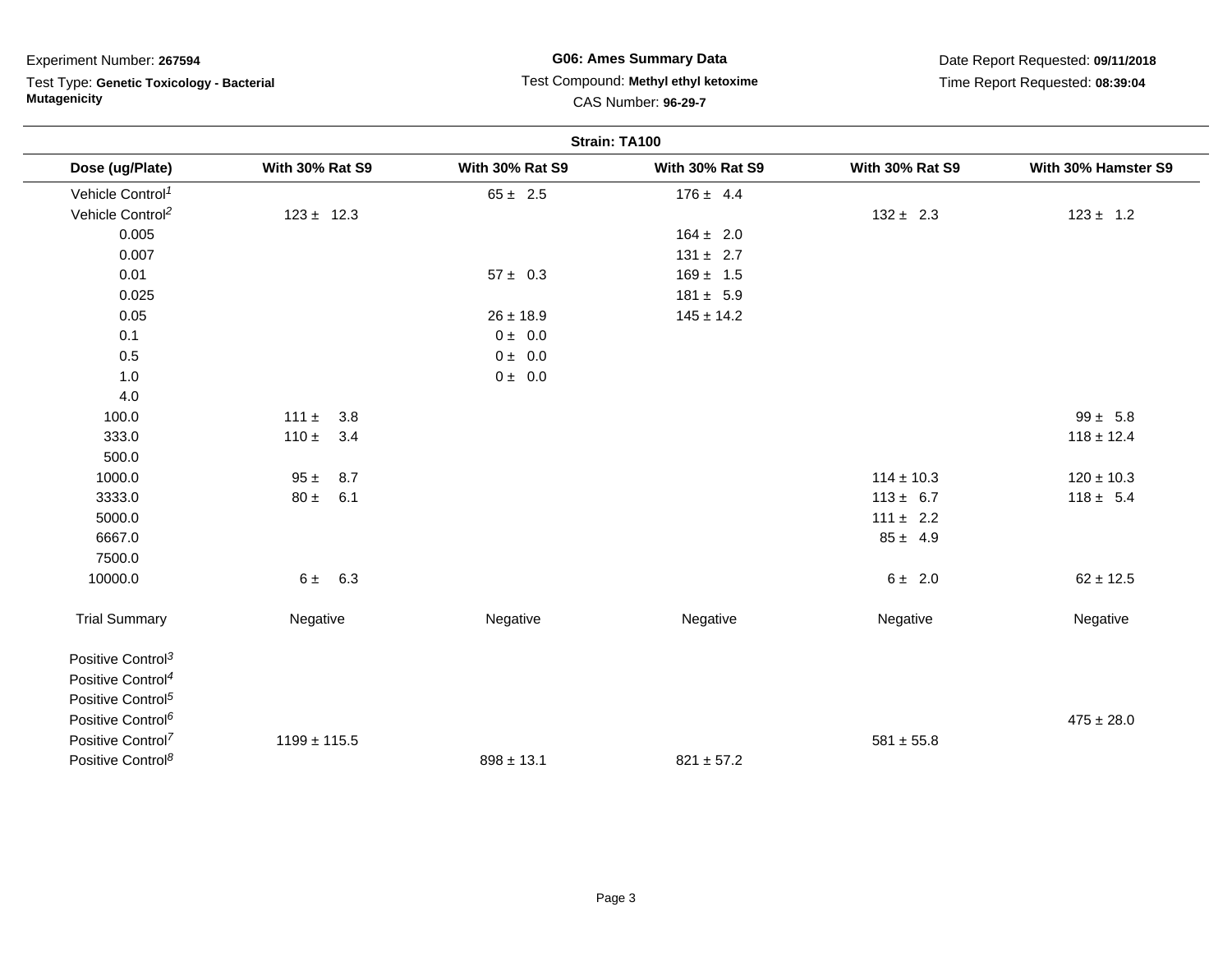Test Type: **Genetic Toxicology - Bacterial Mutagenicity**

# **G06: Ames Summary Data**Test Compound: **Methyl ethyl ketoxime**

Date Report Requested: **09/11/2018**Time Report Requested: **08:39:04**

## CAS Number: **96-29-7**

|                               | Strain: TA100        |                     |                     |                     |  |
|-------------------------------|----------------------|---------------------|---------------------|---------------------|--|
| Dose (ug/Plate)               | With 30% Hamster S9  | With 30% Hamster S9 | With 30% Hamster S9 | With 30% Hamster S9 |  |
| Vehicle Control <sup>1</sup>  | $77 \pm 1.8$         | $166 \pm 2.9$       |                     |                     |  |
| Vehicle Control <sup>2</sup>  |                      |                     | $107 \pm 4.0$       | $124 \pm 3.8$       |  |
| 0.005                         |                      | $174 \pm 4.0$       |                     |                     |  |
| 0.007                         |                      | $158 \pm 10.3$      |                     |                     |  |
| 0.01                          | $66 \pm 8.2$         | $172 \pm 6.0$       |                     |                     |  |
| 0.025                         |                      | $178 \pm 5.5$       |                     |                     |  |
| 0.05                          | $67 \pm 7.8$         | $191 \pm 10.3$      |                     |                     |  |
| 0.1                           | $1 \pm 1.0$          |                     |                     |                     |  |
| $0.5\,$                       | $0 \pm 0.0$          |                     |                     |                     |  |
| 1.0                           | $0\pm\phantom{0}0.0$ |                     |                     |                     |  |
| 4.0                           |                      |                     |                     |                     |  |
| 100.0                         |                      |                     |                     |                     |  |
| 333.0                         |                      |                     |                     |                     |  |
| 500.0                         |                      |                     |                     | $134 \pm 6.7$       |  |
| 1000.0                        |                      |                     | $121 \pm 6.0$       | $122 \pm 10.4$      |  |
| 3333.0                        |                      |                     | $123 \pm 0.7$       | $144 \pm 6.0$       |  |
| 5000.0                        |                      |                     | $163 \pm 18.2$      |                     |  |
| 6667.0                        |                      |                     | $172 \pm 4.1$       | $121 \pm 19.5$      |  |
| 7500.0                        |                      |                     |                     | $131 \pm 5.6$       |  |
| 10000.0                       |                      |                     | $127 \pm 9.1$       |                     |  |
| <b>Trial Summary</b>          | Negative             | Negative            | Equivocal           | Negative            |  |
| Positive Control <sup>3</sup> |                      |                     |                     |                     |  |
| Positive Control <sup>4</sup> |                      |                     |                     |                     |  |
| Positive Control <sup>5</sup> | $784 \pm 43.4$       | $1214 \pm 220.2$    |                     |                     |  |
| Positive Control <sup>6</sup> |                      |                     | $769 \pm 30.6$      | $519 \pm 0.7$       |  |
| Positive Control <sup>7</sup> |                      |                     |                     |                     |  |
| Positive Control <sup>8</sup> |                      |                     |                     |                     |  |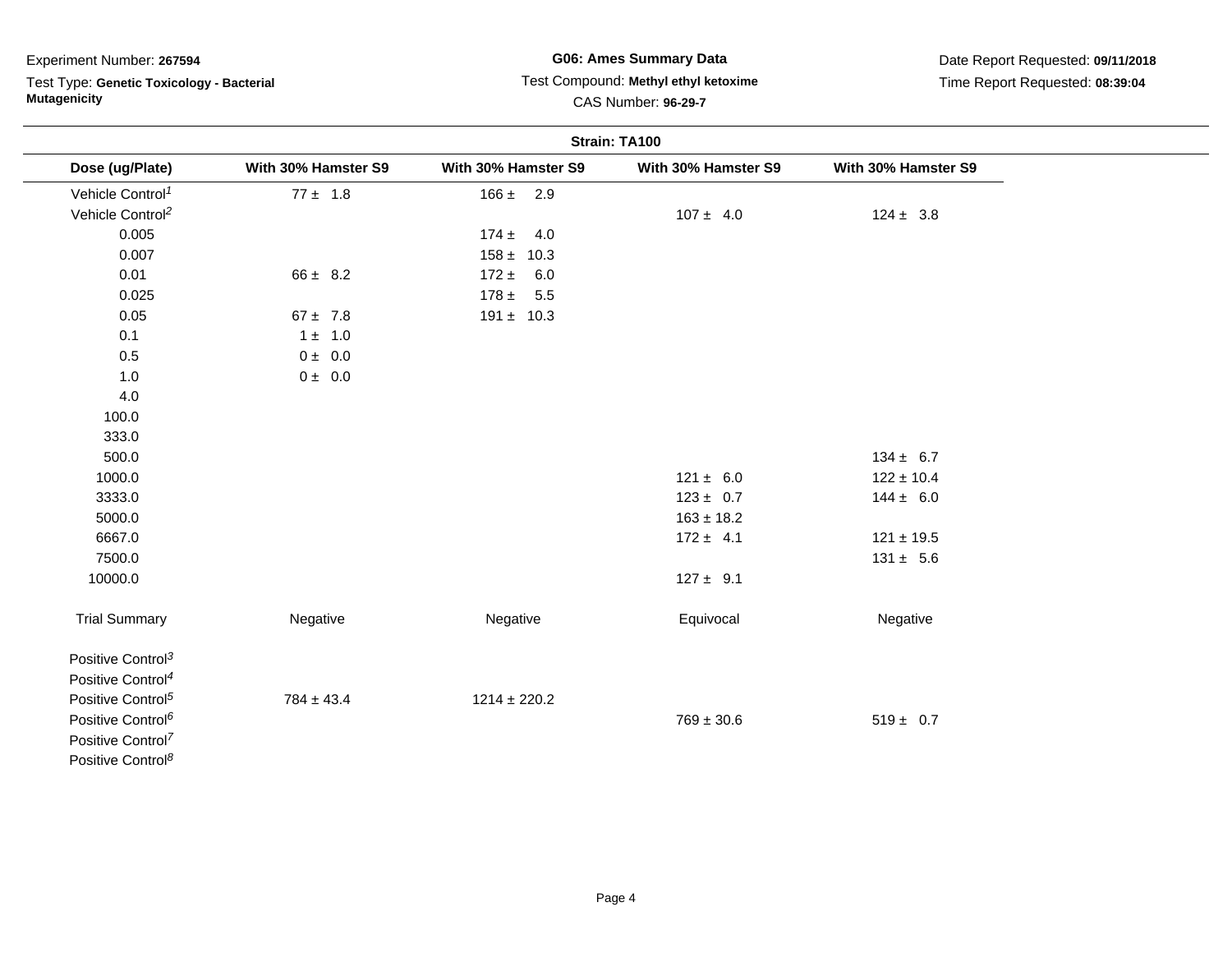Test Type: **Genetic Toxicology - Bacterial Mutagenicity**

### **G06: Ames Summary Data** Test Compound: **Methyl ethyl ketoxime**CAS Number: **96-29-7**

| Strain: TA1535                |                   |                        |                        |                     |                     |  |
|-------------------------------|-------------------|------------------------|------------------------|---------------------|---------------------|--|
| Dose (ug/Plate)               | <b>Without S9</b> | <b>With 30% Rat S9</b> | <b>With 30% Rat S9</b> | With 30% Hamster S9 | With 30% Hamster S9 |  |
| Vehicle Control <sup>2</sup>  | $13 \pm 1.7$      | $7 \pm 1.2$            | $16 \pm 3.2$           | $15 \pm 0.6$        | $8 \pm 2.6$         |  |
| 100.0                         | $13 \pm 2.7$      | $7 \pm 1.0$            |                        | $10 \pm 0.3$        |                     |  |
| 333.0                         | $18 \pm 2.3$      | $9 \pm 1.5$            |                        | $10 \pm 0.6$        |                     |  |
| 1000.0                        | $16 \pm 2.6$      | $16 \pm 2.7$           | $15 \pm 1.8$           | $20 \pm 2.8$        | $26 \pm 3.1$        |  |
| 3333.0                        | $14 \pm 3.5$      | $8 \pm 1.0$            | $17 \pm 2.3$           | $35 \pm 1.2$        | $54 \pm 2.4$        |  |
| 5000.0                        |                   |                        | $11 \pm 1.2$           |                     | $76 \pm 3.8$        |  |
| 6667.0                        |                   |                        | $17 \pm 2.3$           |                     | $98 \pm 11.6$       |  |
| 10000.0                       | $9 \pm 1.5$       | $4 \pm 1.2$            | $3 \pm 0.3$            | $70 \pm 7.8$        | $87 \pm 6.4$        |  |
| <b>Trial Summary</b>          | Negative          | Negative               | Negative               | Positive            | Positive            |  |
| Positive Control <sup>4</sup> | $181 \pm 9.5$     |                        |                        |                     |                     |  |
| Positive Control <sup>6</sup> |                   |                        |                        | $81 \pm 3.5$        | $109 \pm 9.2$       |  |
| Positive Control <sup>7</sup> |                   | $89 \pm 8.5$           | $137 \pm 8.1$          |                     |                     |  |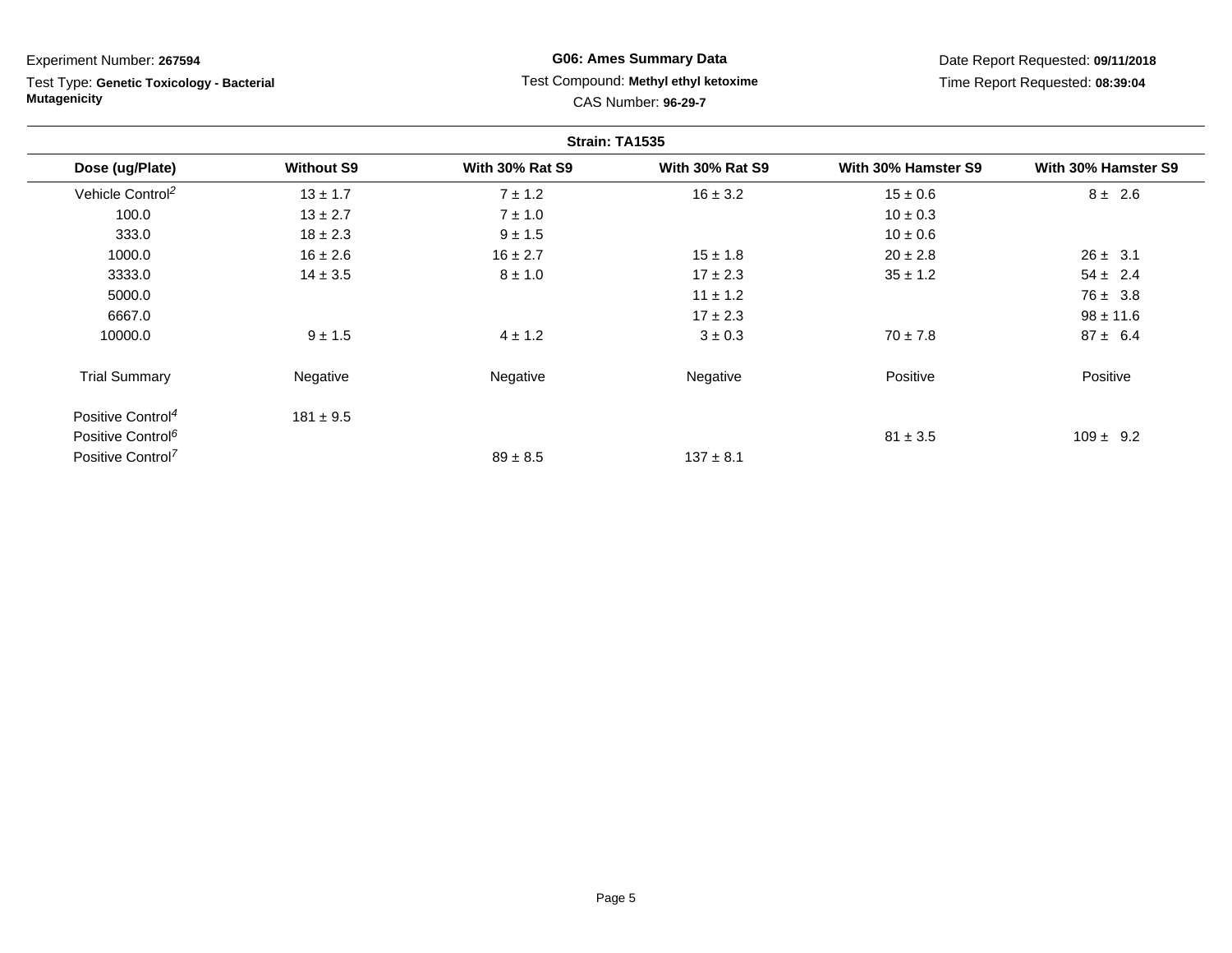Test Type: **Genetic Toxicology - Bacterial Mutagenicity**

#### **G06: Ames Summary Data** Test Compound: **Methyl ethyl ketoxime**CAS Number: **96-29-7**

| <b>Strain: TA97</b>           |                   |                        |                     |  |  |
|-------------------------------|-------------------|------------------------|---------------------|--|--|
| Dose (ug/Plate)               | <b>Without S9</b> | <b>With 30% Rat S9</b> | With 30% Hamster S9 |  |  |
| Vehicle Control <sup>2</sup>  | $135 \pm 11.0$    | $148 \pm 3.1$          | $160 \pm 14.3$      |  |  |
| 100.0                         | $115 \pm 4.2$     | $142 \pm 1.0$          | $165 \pm 7.3$       |  |  |
| 333.0                         | $129 \pm 4.0$     | $155 \pm 5.0$          | $152 \pm 3.5$       |  |  |
| 1000.0                        | $103 \pm 10.2$    | $147 \pm 2.7$          | $165 \pm 3.9$       |  |  |
| 3333.0                        | $95 \pm 9.5$      | $126 \pm 21.3$         | $143 \pm 3.2$       |  |  |
| 10000.0                       | $60 \pm 3.2$      | $105 \pm 1.2$          | $154 \pm 7.7$       |  |  |
| <b>Trial Summary</b>          | Negative          | Negative               | Negative            |  |  |
| Positive Control <sup>7</sup> |                   | $672 \pm 24.0$         | $1139 \pm 7.5$      |  |  |
| Positive Control <sup>9</sup> | $356 \pm 15.6$    |                        |                     |  |  |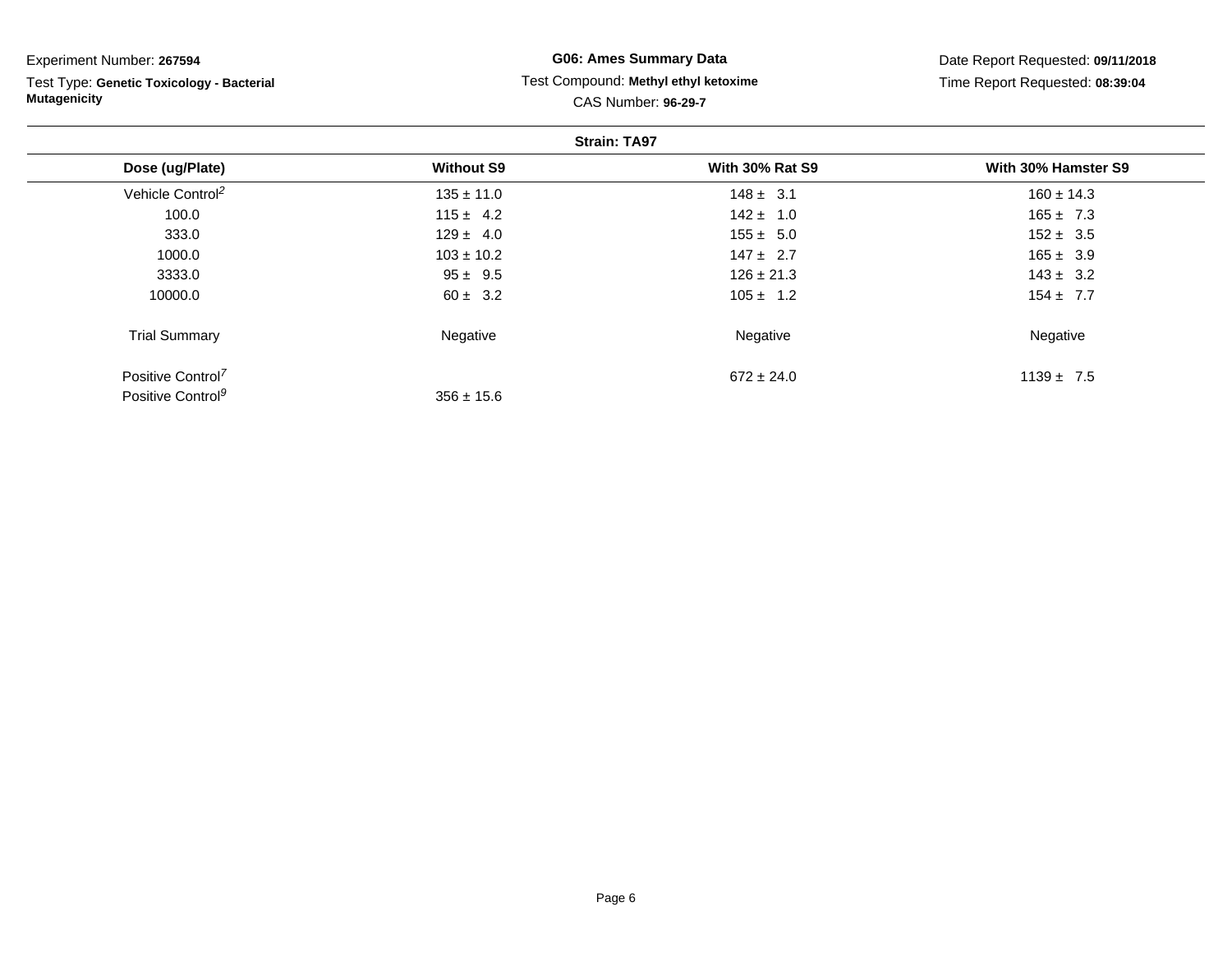Test Type: **Genetic Toxicology - Bacterial Mutagenicity**

### **G06: Ames Summary Data** Test Compound: **Methyl ethyl ketoxime**CAS Number: **96-29-7**

| <b>Strain: TA98</b>            |                   |                   |                   |                        |                        |
|--------------------------------|-------------------|-------------------|-------------------|------------------------|------------------------|
| Dose (ug/Plate)                | <b>Without S9</b> | <b>Without S9</b> | <b>Without S9</b> | <b>With 30% Rat S9</b> | <b>With 30% Rat S9</b> |
| Vehicle Control <sup>1</sup>   |                   | $14 \pm 2.3$      | $23 \pm 3.0$      |                        | $28 \pm 2.6$           |
| Vehicle Control <sup>2</sup>   | $17 \pm 2.4$      |                   |                   | $33\pm3.0$             |                        |
| 0.005                          |                   |                   | $20 \pm 4.0$      |                        | $35 \pm 2.7$           |
| 0.007                          |                   |                   | $20 \pm 4.5$      |                        | $29 \pm 1.0$           |
| 0.01                           |                   | $11 \pm 1.2$      | $18 \pm 0.6$      |                        | $29 \pm 4.1$           |
| 0.025                          |                   |                   | $18 \pm 4.4$      |                        | $33 \pm 3.6$           |
| 0.05                           |                   | $9\pm3.5$         | $18 \pm 2.5$      |                        | $28 \pm 4.1$           |
| 0.1                            |                   | $4 \pm 2.3$       |                   |                        |                        |
| 0.5                            |                   | $0\pm0.0$         |                   |                        |                        |
| 1.0                            |                   | 0 ± 0.0           |                   |                        |                        |
| 4.0                            |                   |                   |                   |                        |                        |
| 100.0                          | $22\pm1.8$        |                   |                   | $28\pm3.7$             |                        |
| 333.0                          | $24 \pm 4.7$      |                   |                   | $28 \pm 4.4$           |                        |
| 1000.0                         | $18 \pm 4.7$      |                   |                   | $28\pm3.0$             |                        |
| 3333.0                         | $19 \pm 0.6$      |                   |                   | $22 \pm 2.6$           |                        |
| 10000.0                        | $4\pm2.0$         |                   |                   | $13 \pm 2.2$           |                        |
| <b>Trial Summary</b>           | Negative          | Negative          | Negative          | Negative               | Negative               |
| Positive Control <sup>10</sup> |                   |                   |                   |                        |                        |
| Positive Control <sup>11</sup> |                   | $191 \pm 6.9$     | $188 \pm 16.2$    |                        |                        |
| Positive Control <sup>5</sup>  |                   |                   |                   |                        | $1620 \pm 88.7$        |
| Positive Control <sup>12</sup> | $405 \pm 5.0$     |                   |                   |                        |                        |
| Positive Control <sup>6</sup>  |                   |                   |                   | $291 \pm 6.1$          |                        |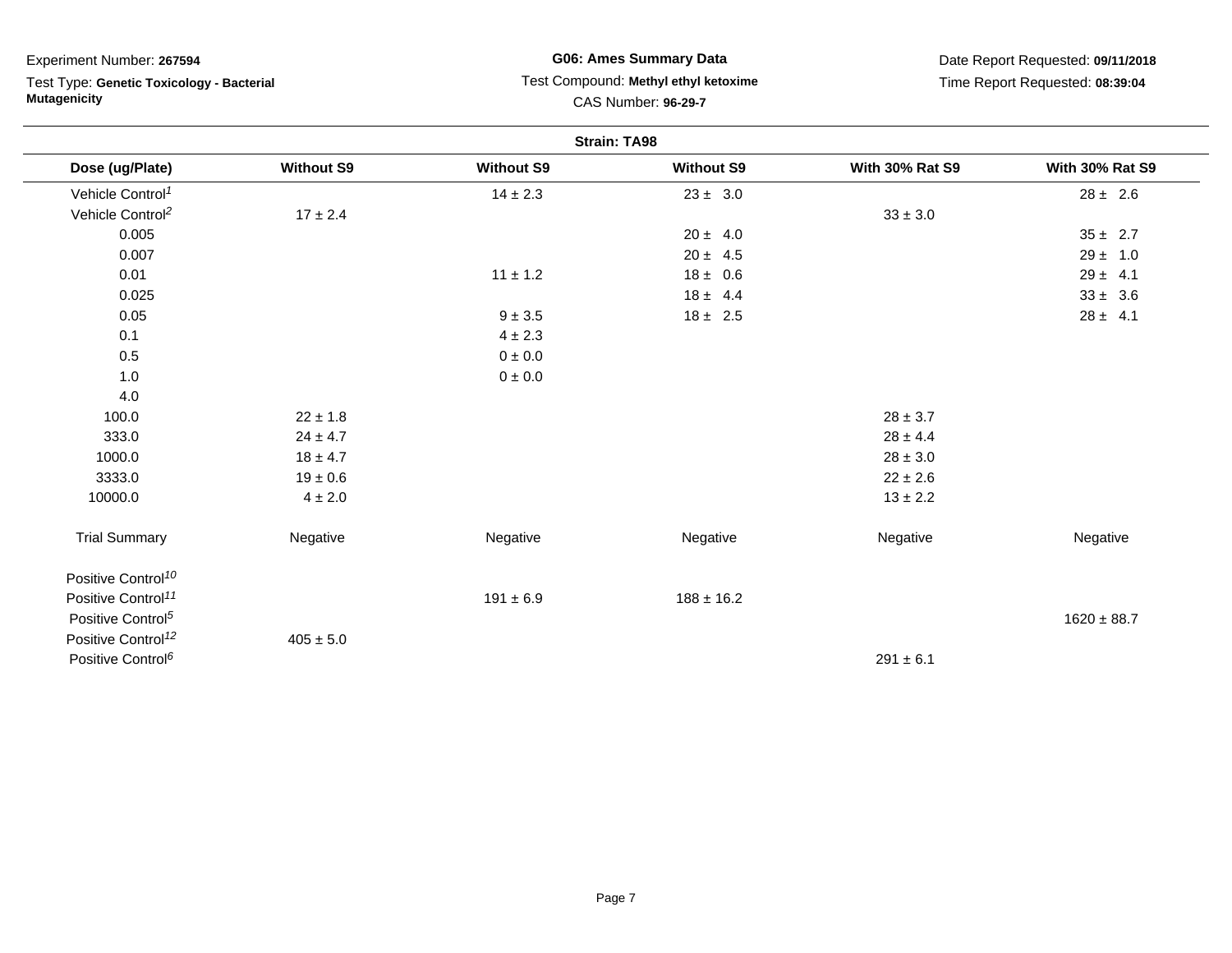Test Type: **Genetic Toxicology - Bacterial Mutagenicity**

### **G06: Ames Summary Data** Test Compound: **Methyl ethyl ketoxime**CAS Number: **96-29-7**

| <b>Strain: TA98</b>            |                        |                     |                     |                     |                     |  |
|--------------------------------|------------------------|---------------------|---------------------|---------------------|---------------------|--|
| Dose (ug/Plate)                | <b>With 30% Rat S9</b> | With 30% Hamster S9 | With 30% Hamster S9 | With 30% Hamster S9 | With 30% Hamster S9 |  |
| Vehicle Control <sup>1</sup>   | $50 \pm 2.0$           |                     | $25 \pm 4.4$        | $35 \pm$<br>1.3     | $49 \pm 3.8$        |  |
| Vehicle Control <sup>2</sup>   |                        | $33 \pm 2.5$        |                     |                     |                     |  |
| 0.005                          |                        |                     |                     | $28 \pm$<br>1.0     |                     |  |
| 0.007                          |                        |                     |                     | $32 \pm$<br>7.2     |                     |  |
| 0.01                           |                        |                     | $18 \pm 2.2$        | $44 \pm$<br>5.5     |                     |  |
| 0.025                          |                        |                     |                     | $33 \pm$<br>0.0     |                     |  |
| 0.05                           |                        |                     | $17 \pm 3.6$        | $30 \pm$<br>5.8     |                     |  |
| 0.1                            | $38 \pm 8.0$           |                     | $1 \pm 1.0$         |                     | $50 \pm 2.7$        |  |
| 0.5                            | $14 \pm 9.9$           |                     | $0 \pm 0.0$         |                     | $10 \pm 7.2$        |  |
| 1.0                            | $35 \pm 3.7$           |                     | $1 \pm 0.9$         |                     | $11 \pm 9.1$        |  |
| 4.0                            | $3 \pm 1.7$            |                     |                     |                     | $24 \pm 10.7$       |  |
| 100.0                          |                        | $38 \pm 7.0$        |                     |                     |                     |  |
| 333.0                          |                        | $30 \pm 1.2$        |                     |                     |                     |  |
| 1000.0                         |                        | $35\pm0.3$          |                     |                     |                     |  |
| 3333.0                         |                        | $38 \pm 3.8$        |                     |                     |                     |  |
| 10000.0                        |                        | $17 \pm 3.1$        |                     |                     |                     |  |
| <b>Trial Summary</b>           | Negative               | Negative            | Negative            | Negative            | Negative            |  |
| Positive Control <sup>10</sup> |                        | $84 \pm 4.7$        |                     |                     |                     |  |
| Positive Control <sup>11</sup> |                        |                     |                     |                     |                     |  |
| Positive Control <sup>5</sup>  | $987 \pm 11.2$         |                     | $715 \pm 71.9$      | $1985 \pm 257.6$    | $758 \pm 18.6$      |  |
| Positive Control <sup>12</sup> |                        |                     |                     |                     |                     |  |
| Positive Control <sup>6</sup>  |                        |                     |                     |                     |                     |  |